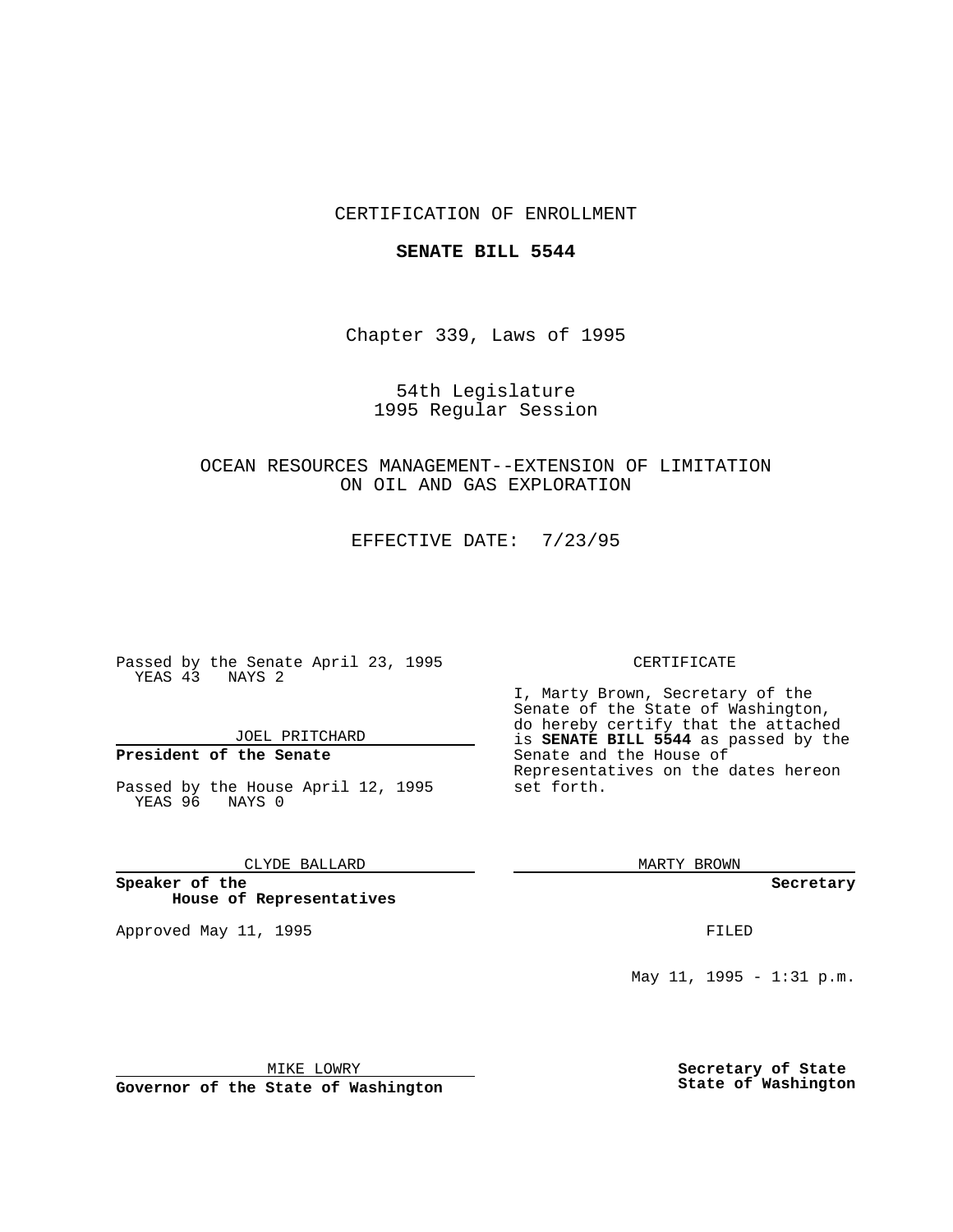## **SENATE BILL 5544** \_\_\_\_\_\_\_\_\_\_\_\_\_\_\_\_\_\_\_\_\_\_\_\_\_\_\_\_\_\_\_\_\_\_\_\_\_\_\_\_\_\_\_\_\_\_\_

\_\_\_\_\_\_\_\_\_\_\_\_\_\_\_\_\_\_\_\_\_\_\_\_\_\_\_\_\_\_\_\_\_\_\_\_\_\_\_\_\_\_\_\_\_\_\_

### AS AMENDED BY THE HOUSE

Passed Legislature - 1995 Regular Session

**State of Washington 54th Legislature 1995 Regular Session By** Senators Owen, Rinehart, Spanel, Haugen, C. Anderson and Fraser Read first time 01/26/95. Referred to Committee on Natural Resources.

1 AN ACT Relating to ocean resources; and amending RCW 43.143.010.

2 BE IT ENACTED BY THE LEGISLATURE OF THE STATE OF WASHINGTON:

3 **Sec. 1.** RCW 43.143.010 and 1989 1st ex.s. c 2 s 9 are each amended 4 to read as follows:

5 (1) The purpose of this chapter is to articulate policies and 6 establish guidelines for the exercise of state and local management 7 authority over Washington's coastal waters, seabed, and shorelines.

 (2) There shall be no leasing of Washington's tidal or submerged lands extending from mean high tide seaward three miles along the Washington coast from Cape Flattery south to Cape Disappointment, nor in Grays Harbor, Willapa Bay, and the Columbia river downstream from the Longview bridge, for purposes of oil or gas exploration, 13 development, or production until at least July 1, ((1995)) 2000. 14 During the ((1995)) 2000 legislative session, the legislature shall determine whether the moratorium on leasing should be extended past 16 July 1, ((1995)) 2000. This determination shall be based on the information available at that time, including the analysis described in RCW 43.143.040. If the legislature does not extend the moratorium on 19 leasing, the moratorium will end on July 1, ((1995)) 2000. At any time